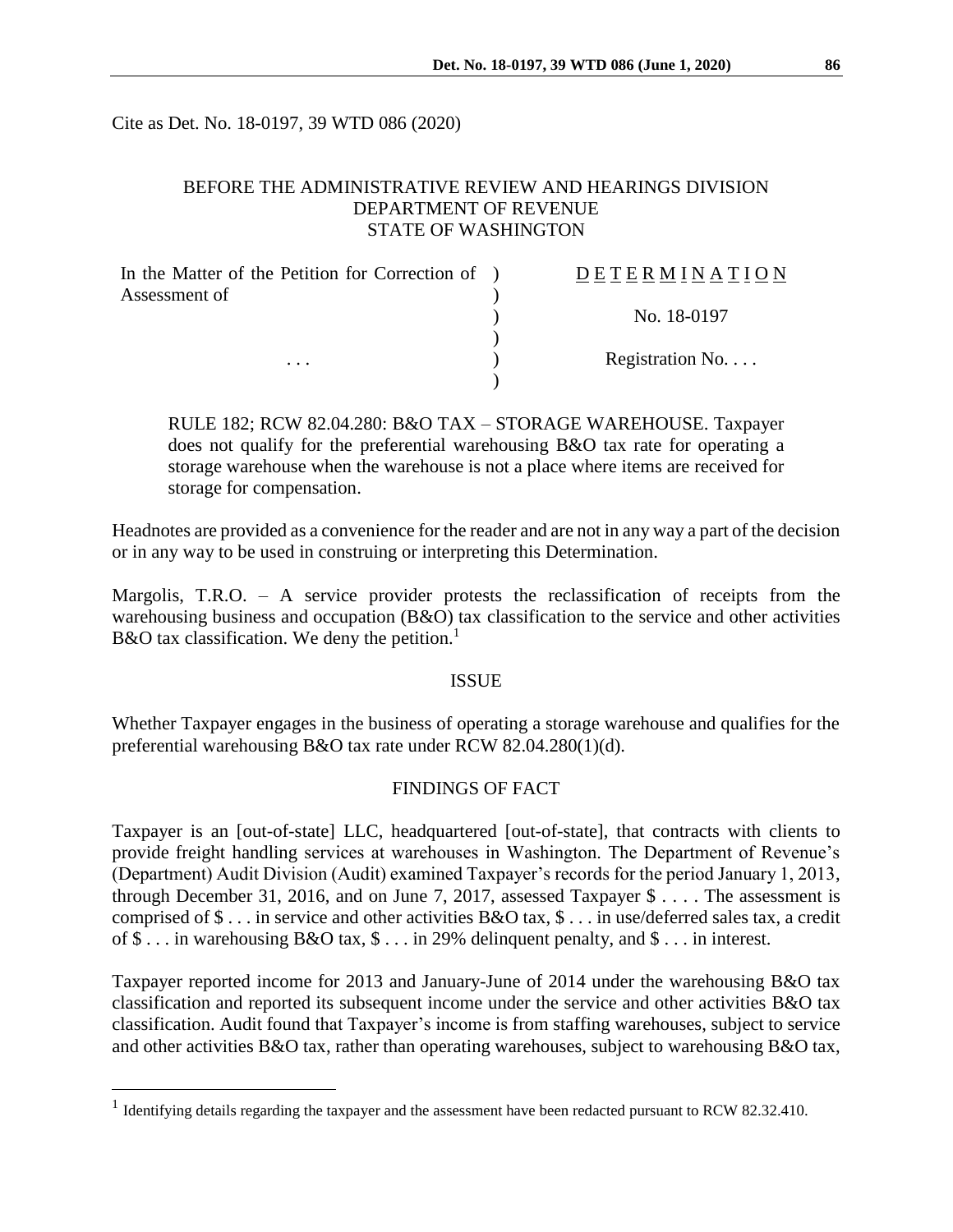because it is not fully responsible for operating the warehouses. Audit credited Taxpayer for the warehousing B&O tax that it reported and reconciled service income with the amounts reported to assess tax on the differences under the service and other activities B&O tax classification.

Taxpayer petitions for correction of the assessment, as well as for a refund of amounts allegedly overpaid due to subsequently reporting income under the service and other activities B&O tax classification, on grounds that it qualifies for the preferential warehousing B&O tax rate.

The warehouses are owned or leased by Taxpayer's clients, who hold title and physical possession of the goods in the warehouses. Taxpayer's clients are responsible for warehouse safety, security, maintenance, utilities, and repairs. Taxpayer's clients direct Taxpayer's onsite management, and Taxpayer's management directs Taxpayer's employees at the warehouses.

Taxpayer does not know the destination of outbound shipments nor the origin of inbound shipments, as these logistics are managed and controlled by its clients. Taxpayer's clients own all of the equipment and computer-tracking software for selecting and shipping products, scheduling the delivery of goods, and determining product types, quantities, and destination of goods for shipment. Taxpayer's employees use the equipment provided by clients and engage in the warehousing activities of selecting goods; loading goods; unloading goods; sorting, segregating, and storing goods; and handling pallets and packing materials. Taxpayer's management team provides job and safety training and worker's compensation to its employees, and uses its own software to track employee hours for compensation purposes. Taxpayer incurs costs for recruiting, insurance, worker's compensation, training, travel, damage caused by its employees, hand tools, and employee tracking software, but no general warehouse-related costs such as maintenance and utilities. Clients pay Taxpayer specified fees for specified warehousing activities, such as: stackdown declines and transfers; loading regular and stuff pallets; non-conveyable cases and pallets; bailing; put-to-light; liquor picks and replenishments; and supplemental labor hours.

### ANALYSIS

Washington imposes B&O tax on every person for the act or privilege of engaging in business activities in Washington. RCW 82.04.220. The B&O tax is measured by applying particular rates against the value of products, gross proceeds of sales, or gross income of the business as the case may be. *Id*. RCW 82.04.280 provides a preferential rate as follows (in pertinent part):

 $(1)$  Upon every person engaging within this state in the business of: . . . (d) operating a cold storage warehouse or storage warehouse . . . ; as to such persons, the amount of tax on such business is equal to the gross income of the business multiplied by the rate of 0.484 percent.

(2) . . . "Storage warehouse" means a building or structure, or any part thereof, in which goods, wares, or merchandise are received for storage for compensation . . . .

RCW 82.04.280(1)-(2) (emphasis added). Business activities other than those classified elsewhere in Chapter 82.04 RCW fall under the catch-all service and other activities B&O tax classification, which imposes a tax equal to gross income multiplied by 1.5 percent. RCW 82.04.290(2)(a).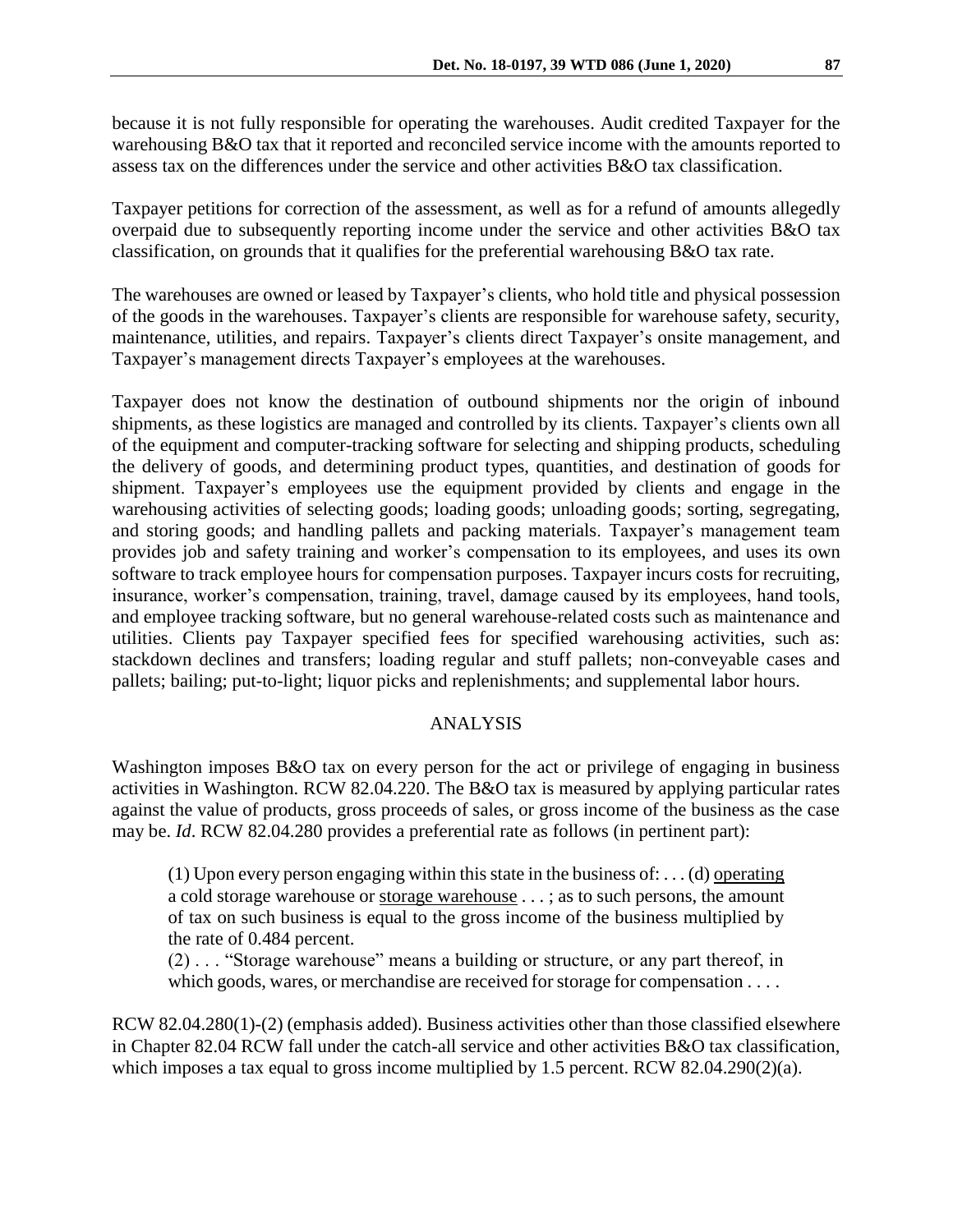WAC 458-20-182 (Rule 182) is the administrative rule regarding warehouse businesses. It reflects the provisions of RCW 84.04.280 and states that gross income from operating a warehouse includes "all income from the storing, handling, sorting, weighing, measuring, and loading or unloading for storage of tangible personal property." Rule 182.

The statute and rule provide that gross receipts accruing to persons engaged in operating storage warehouses, which are defined as places where goods, wares, or merchandise are received for compensation, are subject to tax under the warehousing B&O tax classification.

In Det. No. 91-071, 10 WTD 423 (1990), the taxpayer, a distributor of ski products, operated a warehouse in a building that it neither owned nor leased. In that determination, a person other than the taxpayer, "A," leased the building from a third party. "A" hired the taxpayer to receive, store, box, and ship merchandise in and from the building, and paid the taxpayer for those services. In that determination, the Interpretation and Appeals Division (predecessor to the Administrative Review and Hearings Division) held as follows:

The warehouse involved in this case is a storage warehouse in that goods or merchandise are stored there for compensation. The rule doesn't say that the compensation has to be to the owners or lessees of the warehouse, nor does it say that the compensation has to be so much per day per item(s). Compensation based on the monthly salaries of those who perform the necessary labor in the warehouse is still compensation.

Further, Rule 182 (2)(a) says that those engaged in operating a warehouse business are subject to tax under the Warehousing classification. That is precisely what this taxpayer does. It operates the warehouse.

10 WTD 423 (emphasis in the original).

 $\overline{a}$ 

Rule 182(2)(a) does not say that those engaged in operating [any type of] a warehouse business are subject to tax under the warehousing B&O tax classification. Instead, it states that "[p]ersons engaged in operating any 'storage warehouse' . . . as defined herein, are subject to tax under the warehousing classification." It is a well-established rule of statutory construction that "[s]tatutes must be interpreted and construed so that all the language used is given effect, with no portion rendered meaningless or superfluous." *Whatcom County v. City of Bellingham*, 128 Wn.2d 537, 546, 909 P.2d 1303 (1996). The preferential rate applies to those operating *storage* warehouses, which are warehouses where items are received *for storage for compensation*. 2 In this case, the items are not received for storage for compensation. Clients are storing their own items in

<sup>&</sup>lt;sup>2</sup> To the extent Det. No. 91-071, 10 WTD 423 stands for the proposition that the preferential storage warehousing B&O tax rate applies to a warehouse, like the one at issue here, in which a business pays a contractor to store its own goods, rather than an actual "storage warehouse" in which the business receives and stores the "goods, wares, or merchandise" of third-parties for "compensation," as is statutorily required under RCW 82.04.280, that decision is hereby overruled.